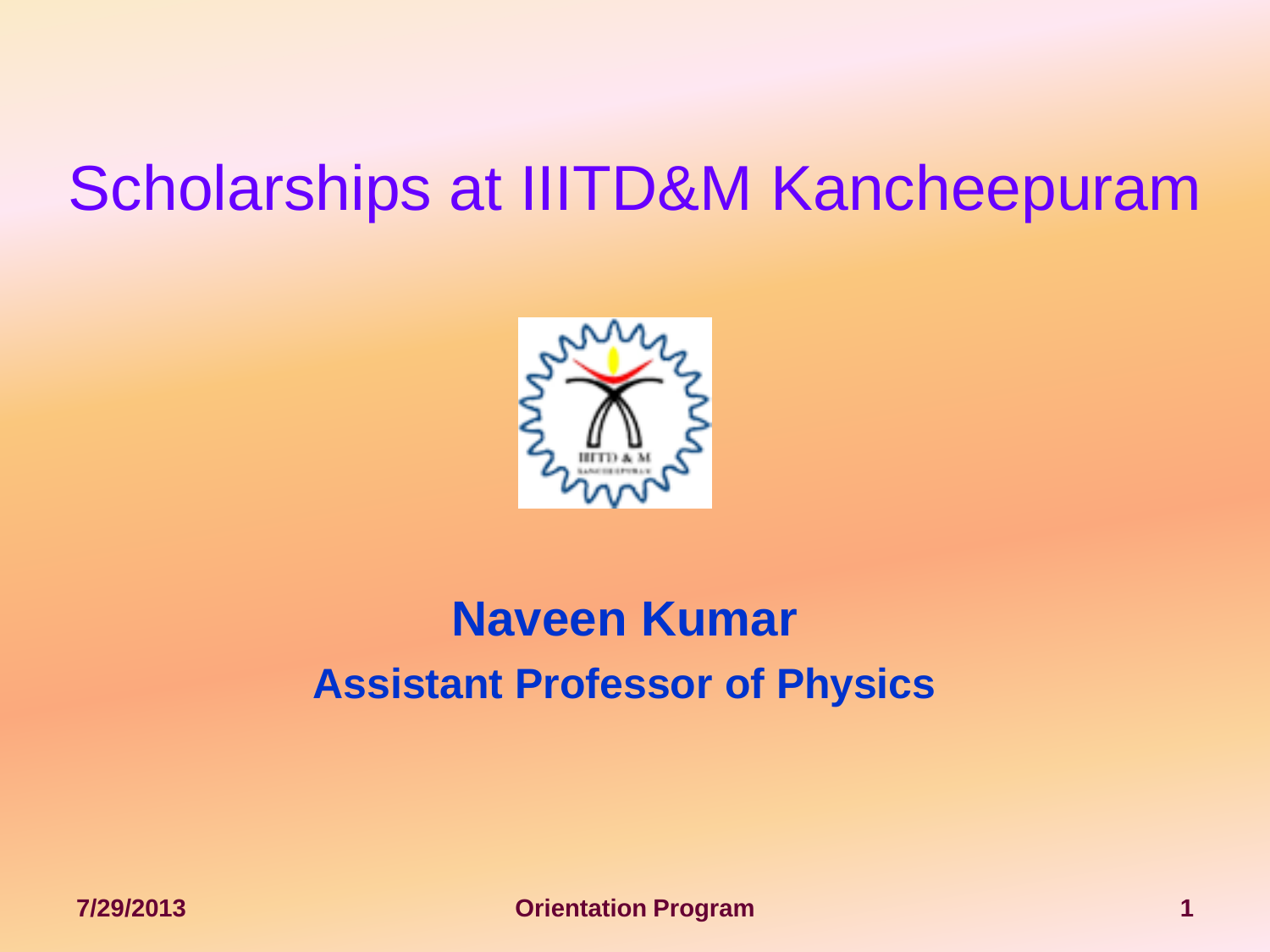### **OUTLINE**

- Categories
- Open Scholarships
- Reserve Scholarships
- Others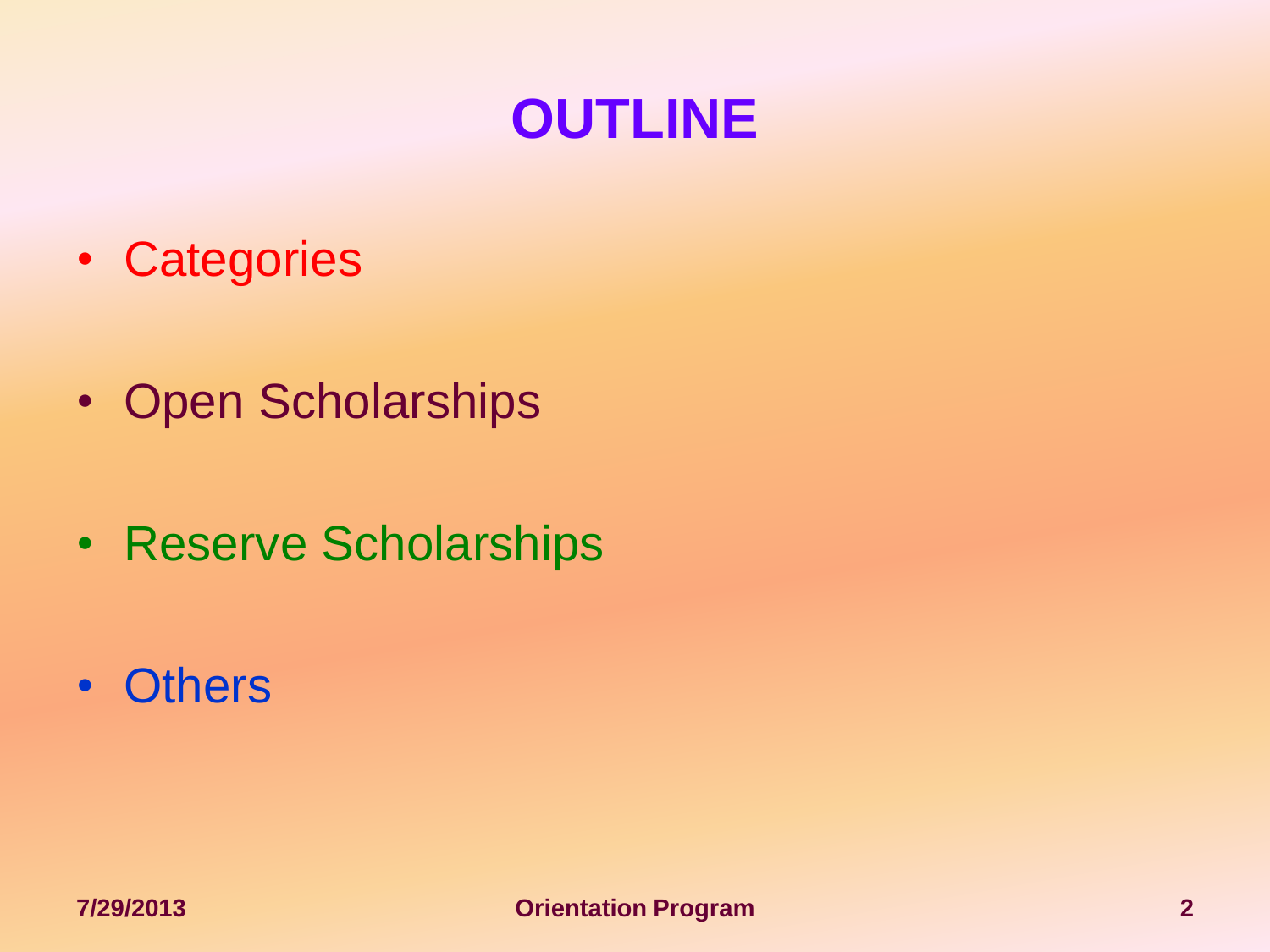## **Categories**

- B. Tech.
- M. Des.
- Ph. D.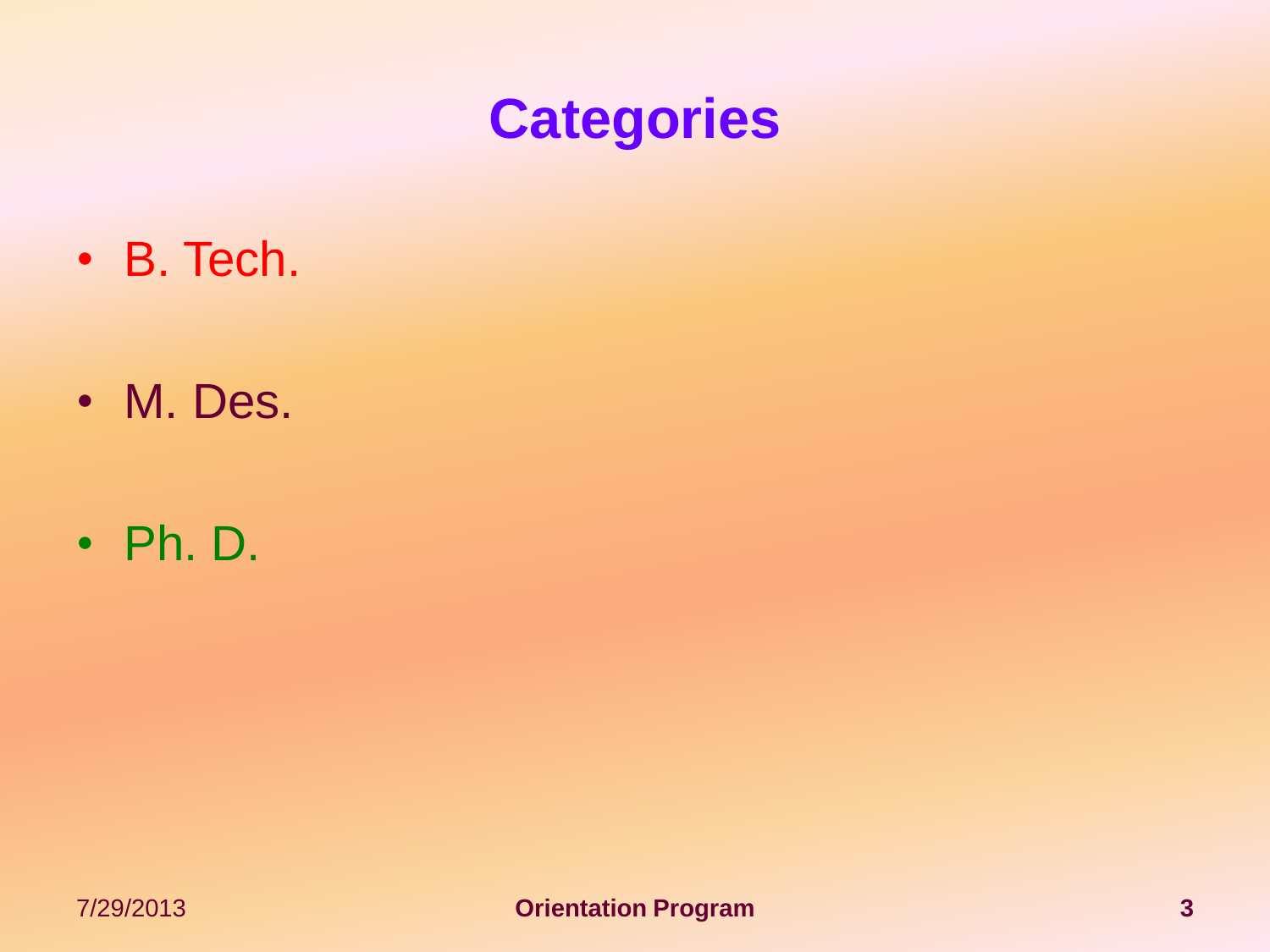## **Open Scholarships for B. Tech. Students**

#### • MCM Scholarships

Merit-cum-Means Scholarships of Rs.1000/-p.m. are sanctioned to 25% of eligible B. Tech. Students whose parental income is less than Rs.4.5 lakhs. Further they are also exempted from Payment of tuition fees.

#### • IF Studentships

Institute free Studentships (IFS) scholarships are sanctioned to 10% of eligible B.Tech. students whose parental income is less than Rs.4.5 lakhs. They are exempted from payment of tuition fees.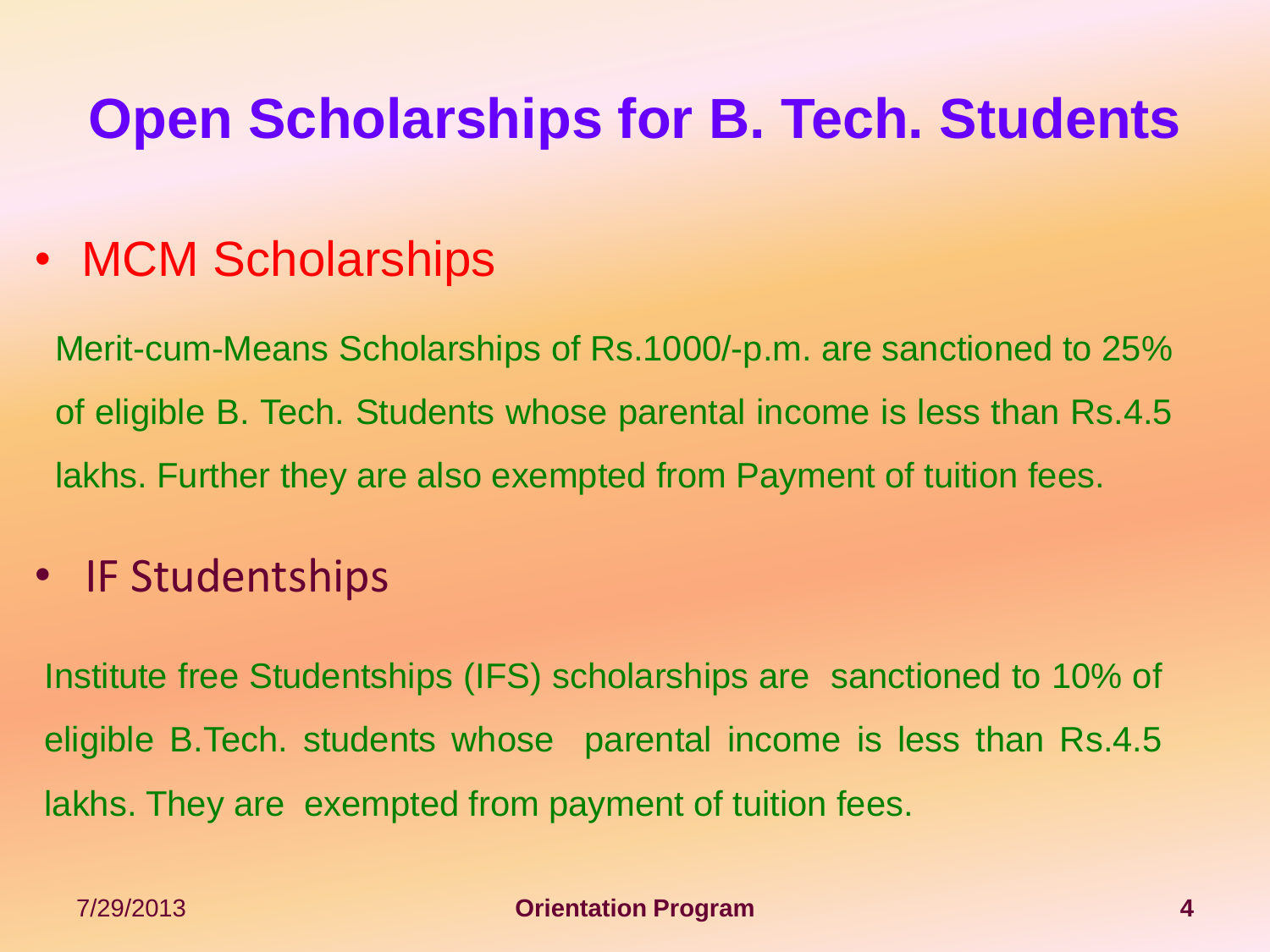### **Reserve Scholarships for B. Tech. Students**

• SC/ST Scholarships by the Institute

SC/ST students, admitted to B. Tech. programmes, whose parental income is less than Rs.4.5 lakhs are eligible for concession in messing charges and exempted from payment of hostel seat rent. They are granted the pocket allowance of Rs.250/-p.m. Further they are also exempted from payment of tuition fees.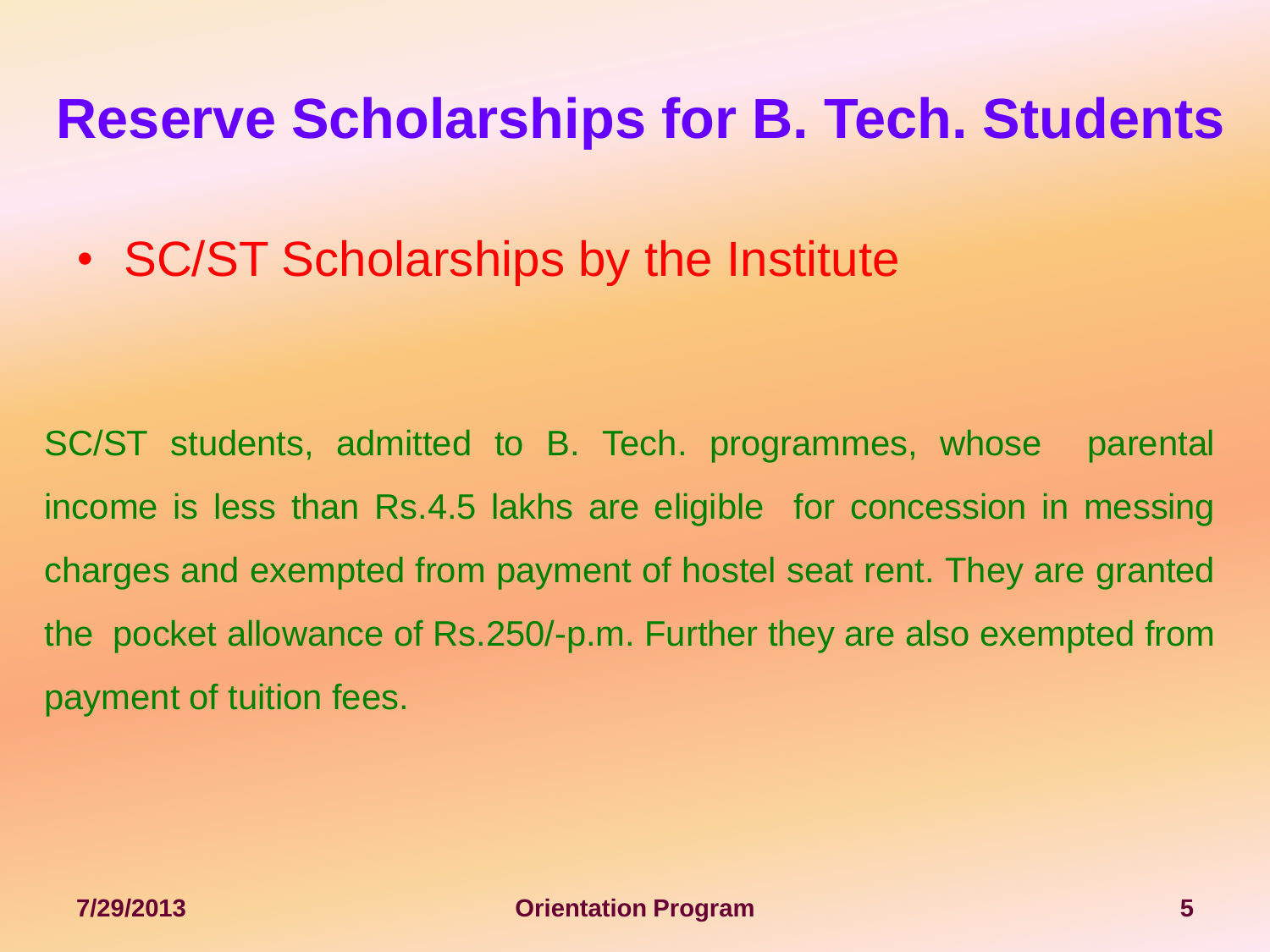## **Reserve Scholarships for B. Tech. Students by Ministry of Social Justice and Empowerment**

- Top Class Education Scholarship for SC Students
- No. of Scholarships: 10
- Eligibility: Parental income limit Rs. 4.5 Lakhs
- Benefits: Complete fee waiver
	- : Rs. 45000/- for purchasing Desktop, Printer, UPS, Multimedia System.
	- : Rs. 2220/- p.m. as Lodging boarding charges
	- : Rs. 3000/- p.a. for purchasing stationary items

**7/29/2013 Orientation Program 6**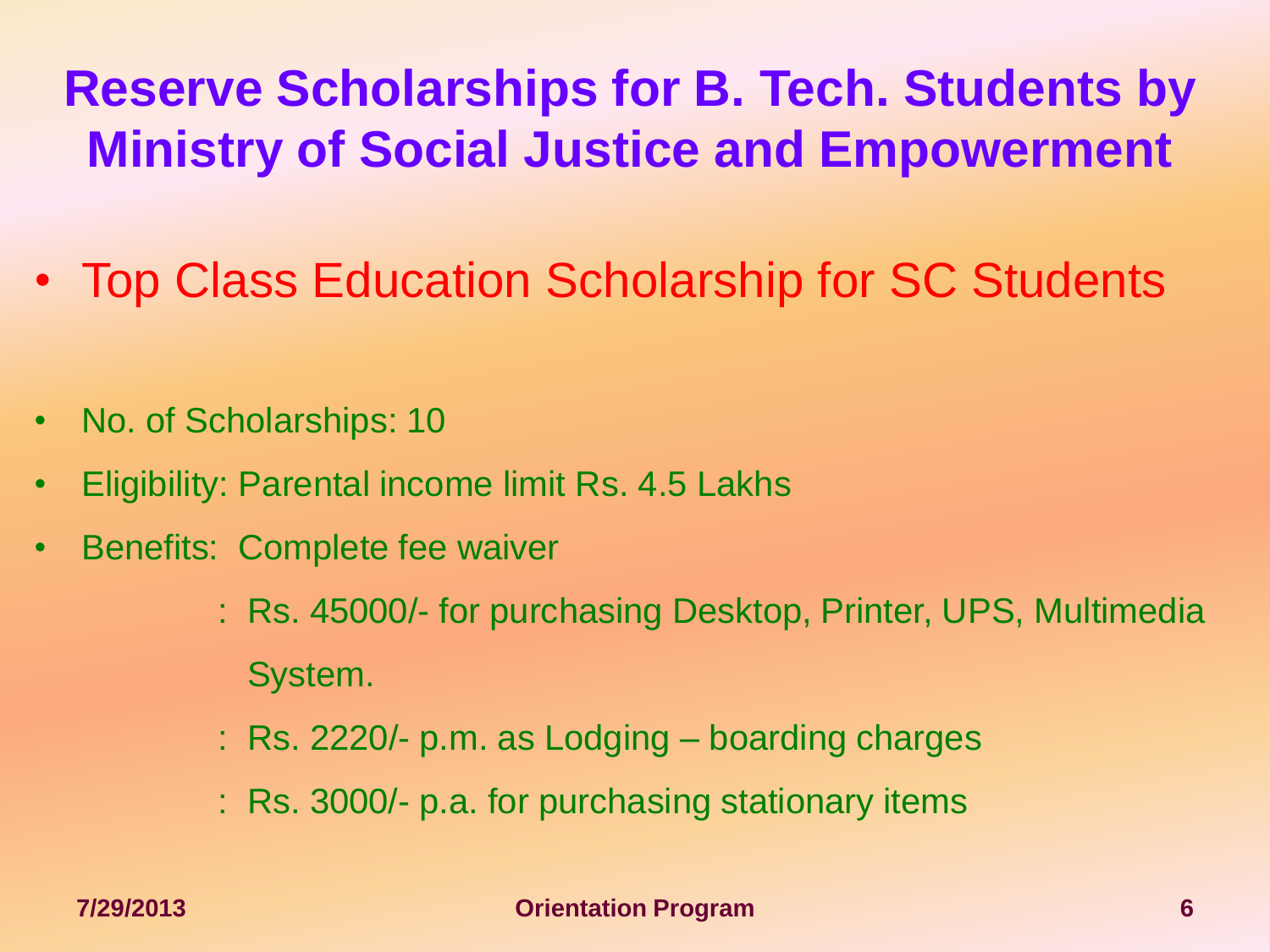# **Reserve Scholarships for B. Tech. Students by Ministry of Tribal Affairs**

- Top Class Education Scholarship for ST Students
- No. of Scholarships: 05
- Eligibility: Parental income limit Rs. 4.5 Lakhs
- Benefits: Complete fee waiver
	- : Rs. 45000/- for purchasing Desktop, Printer, UPS, Multimedia System.
	- : Rs. 2200/- p.m. as Lodging boarding charges
	- : Rs. 3000/- p.a. for purchasing stationary items

**7/29/2013 Orientation Program 7**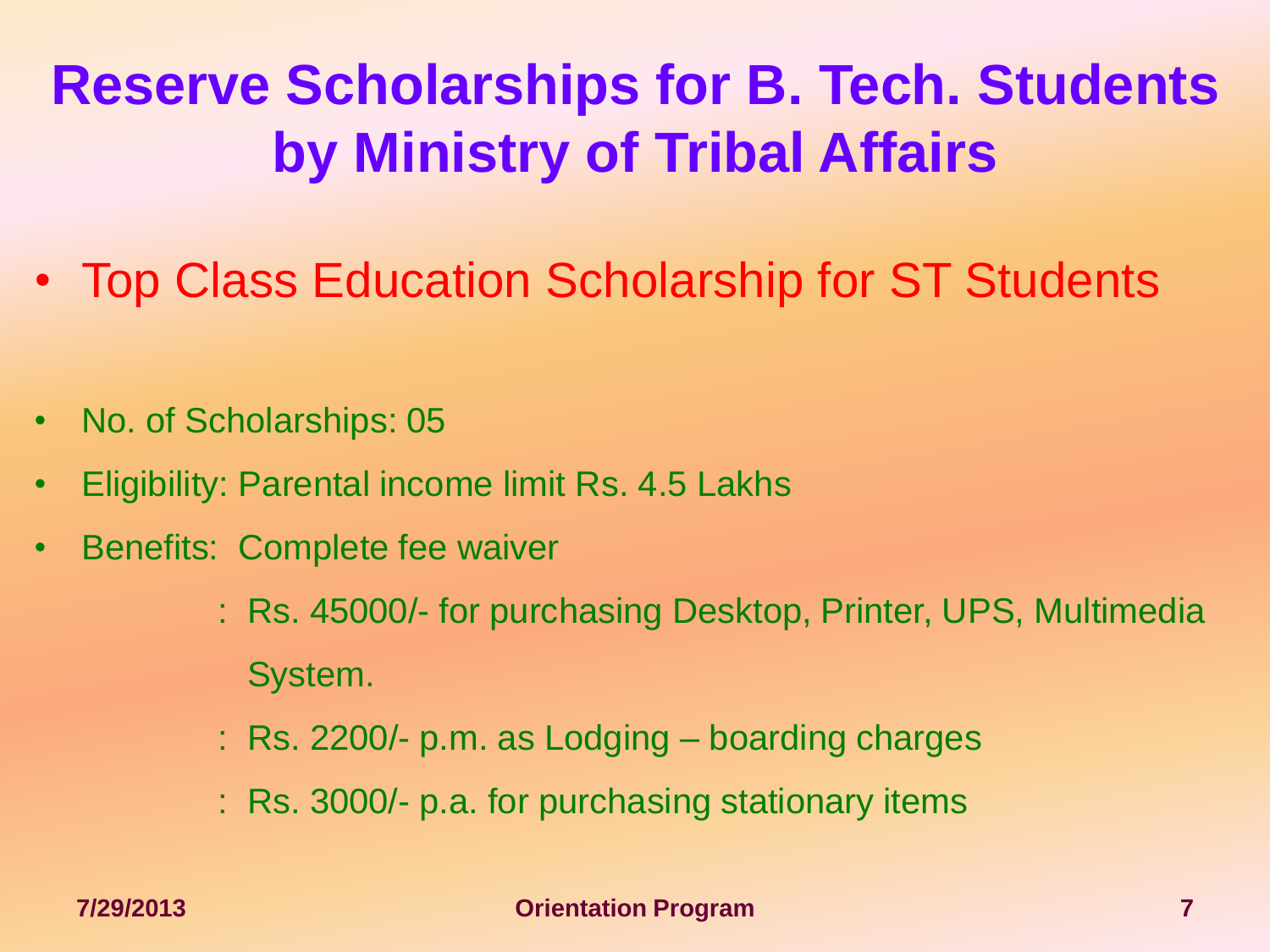## **Scholarships for Differently Abled Students**

- 1500 scholarships are annually distributed/awarded by National Handicapped Finance and Development Corporation.
- Corporation works under the auspices of Ministry of Social Justice and Empowerment.
- For details, please visit **www.nhfdc.nic.in**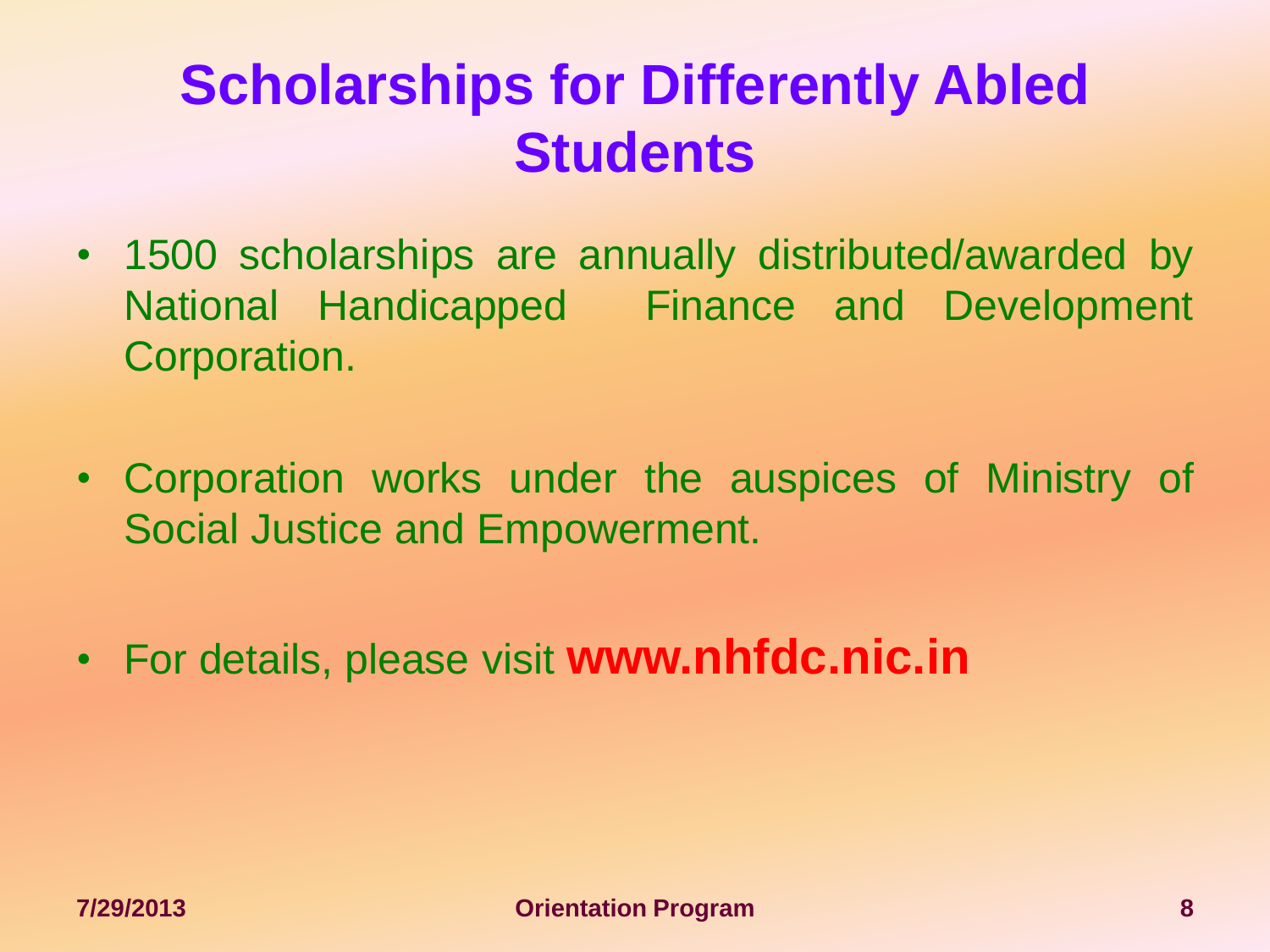## **Scholarships for M. Des. Students**

#### • HTTA

The Students of M. Des. Program on fulfillment of the Institute norms are sanctioned HTTA (Half Time Teaching Assistantship) of Rs.8000/- per month.

Total 45 scholarships (15 in each stream) are available in the Institute.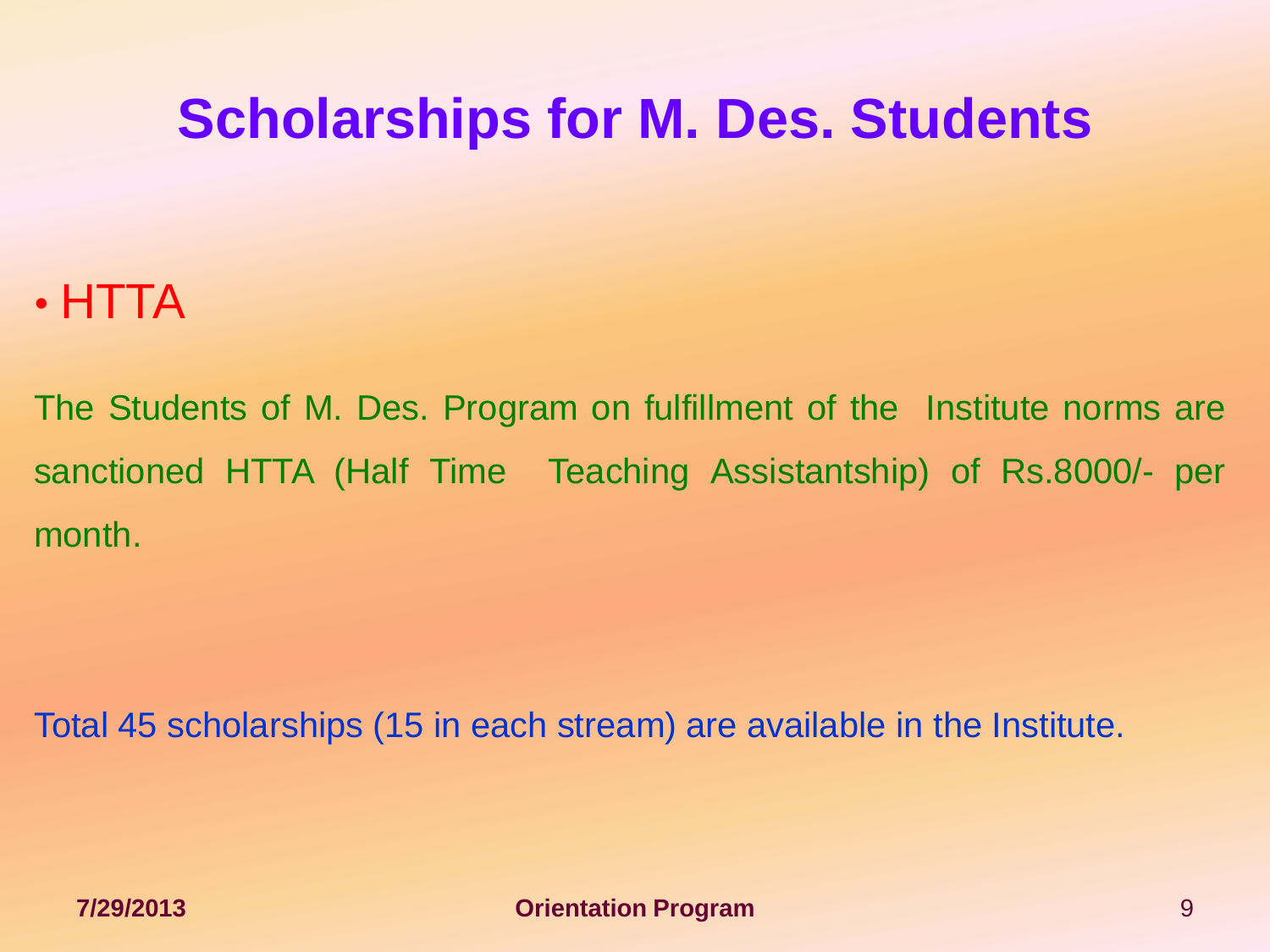## **Scholarships for Ph. D. Students**

#### • HTRA

The research scholars on fulfillment of the Institute norms are sanctioned HTRA (Half Time Teaching Research Assistantship) of Rs.16000/- per month for Science students & Rs.18000/- per month for Engineering students.